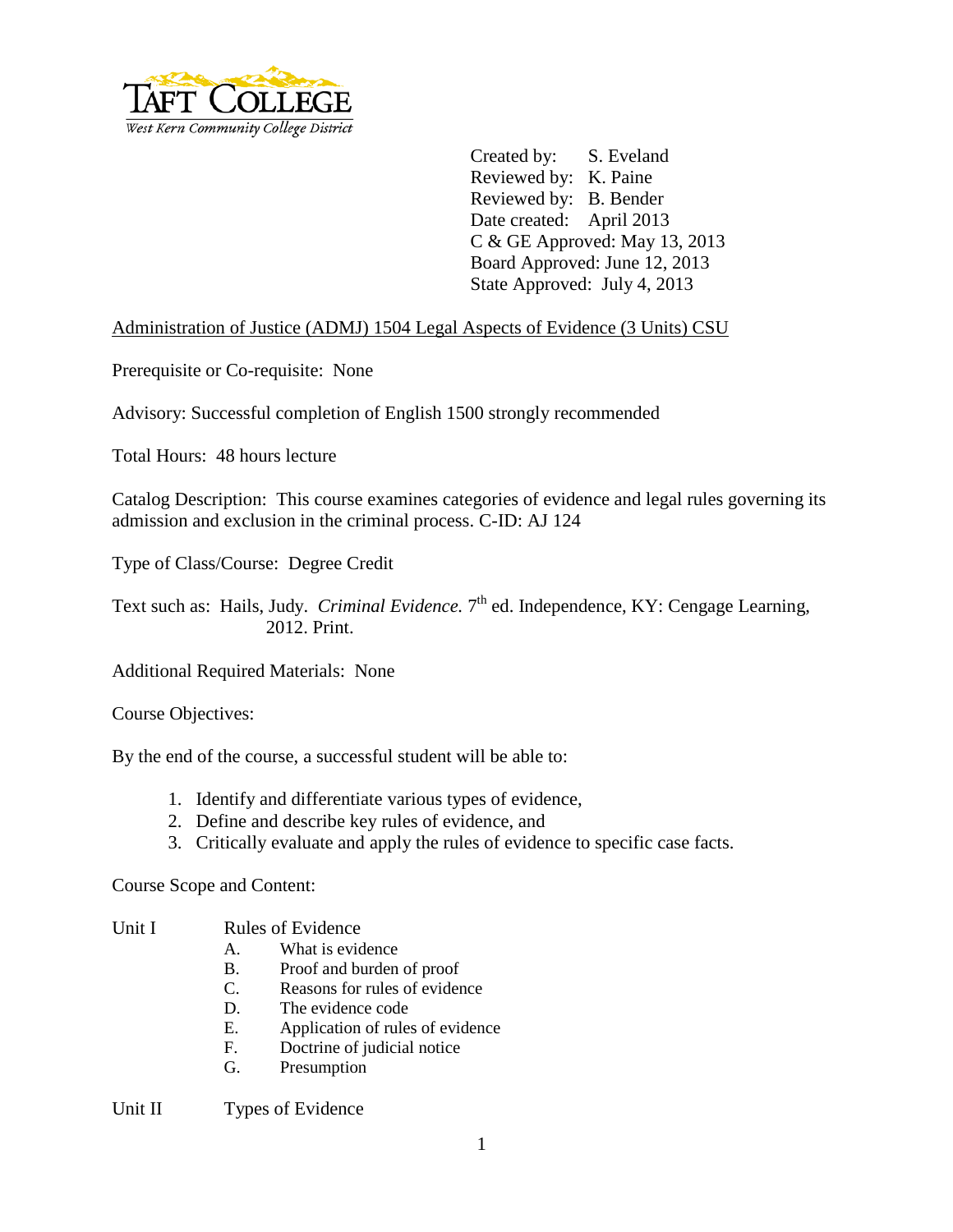

West Kern Community College District

- A. Relevant evidence<br>B. Direct and circums
	- Direct and circumstantial evidence
		- a. weight of evidence
		- b. circumstantial evidence
		- c. character
		- d. other acts of evidence
		- e. offers to plead guilty
		- f. circumstantial evidence involving the victim
		- b. Testimonial and real evidence
- D. Substitutes for evidence

### Unit III Witness

- A. Competency of witness
- B. Impeachment
- C. Rehabilitation
- D. Corroboration
- E. Memory failures
- F. Unavailable witness
- G. Types of witnesses
- H. Opinion rule

### Unit IV Privileged Communications

- A. Basis for privileges
- B. Commonly used privileges
- C. Attorney-client privilege
- D. Privilege of official information
- E. Media reporter privilege

# Unit V Privilege against Self-incrimination

- A. Scope of privilege against self-incrimination
- B. Miranda warnings
- C. Sequential interrogations
- D. Special situations
- E. Post-arraignment confessions

#### Unit VI Hearsay

- A. Basic hearsay principles
- B. The hearsay rule
- C. Exceptions
- D. Admissions and confessions
- E. Other

### Unit VII Chain of Custody

- A. Definition
- B. Documentation
- C. Custody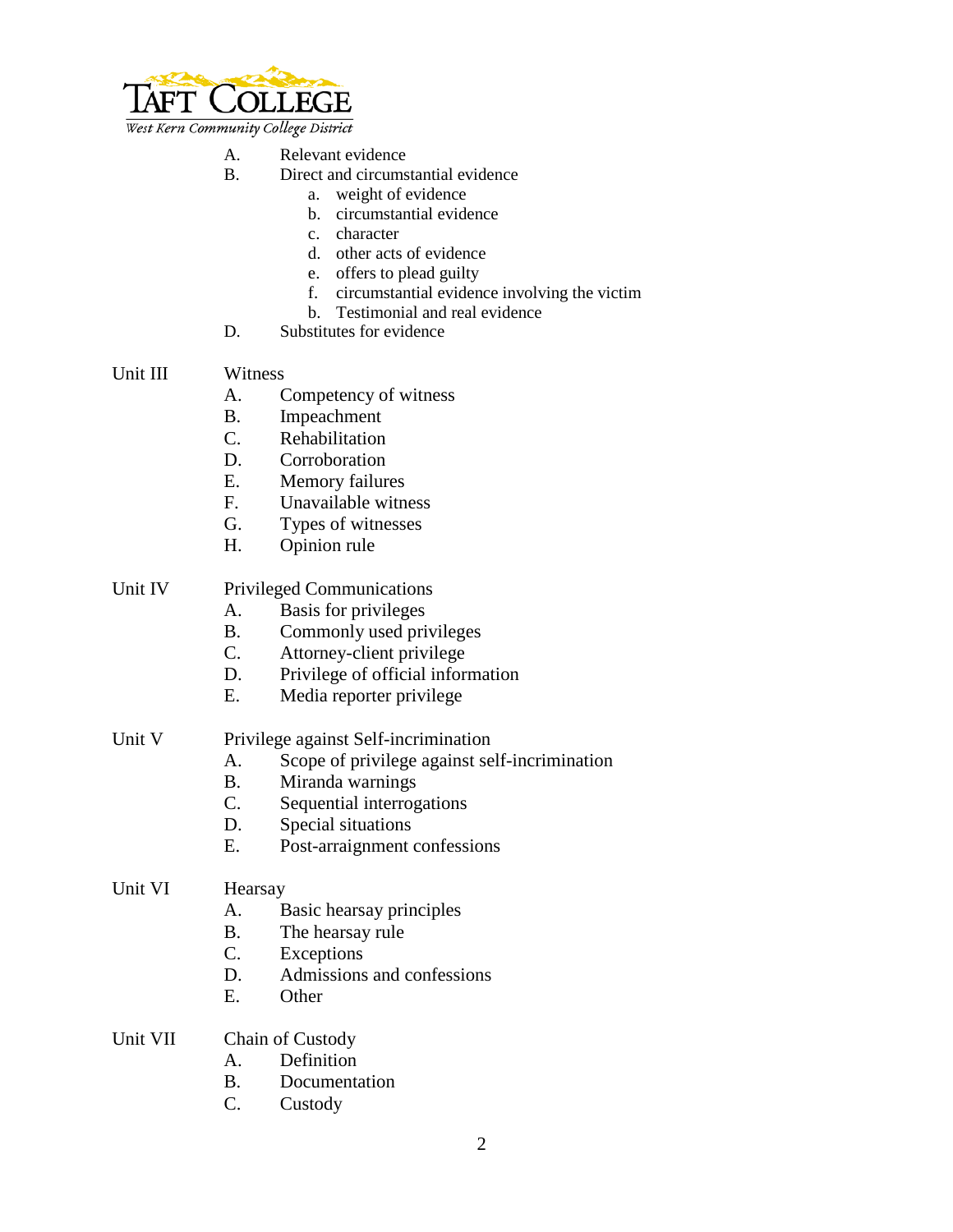

- D. Control
- E. Analysis
- F. Disposition

Unit VIII Identification Procedures

- A. Definitions used for identification procedures
- B. Fourth Amendment rights during identification procedures
- C. Fifth Amendment rights during identification procedures
- D. Sixth Amendment rights during identification procedures
- E. Due process rights during identification procedures
- F. Use of identification testimony at trial

Unit IX Search and Seizure

- A. History and development of Fourth Amendment
- B. Definitions
- C. Warrant requirements
- D. Exclusionary rule
- E. Impermissible methods of obtaining evidence and apprehending suspects
- F. Arrests and jail searches
- G. Plain view, consent, and administrative warrants
- H. Electronic

Learning Activities Required Outside of Class:

The students in this class will spend a minimum of 6 hours per week outside of the regular class time doing the following:

- 1. Studying textbook (s)
- 2. Completing required reading including case studies
- 3. Completing required written exercises
- 4. Completing project assignments
- 5. Library research
- 6. Internet research

Methods of Instruction:

- 1. Lectures
- 2. Class discussions
- 3. Audio/Visual presentations
- 4. In- class scenarios
- 5. Group discussion
- 6. Research and study of materials

Methods of Evaluation:

1. Substantial writing assignments including: